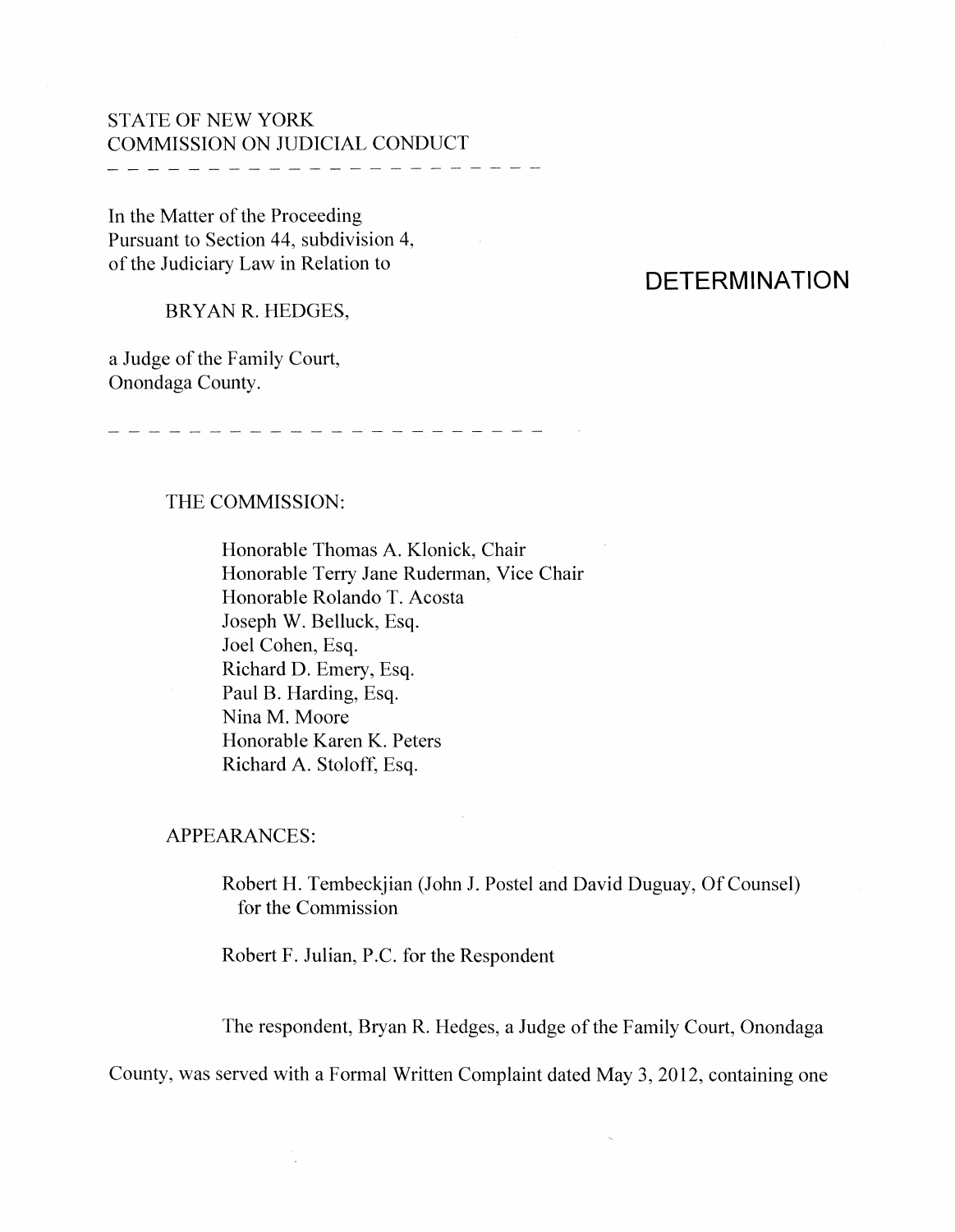charge. The Formal Written Complaint alleged that in or about 1972 respondent engaged in a sexual act with his five-year-old niece. Respondent filed a verified answer dated May 23, 2012, in which he admitted that in or about 1972 his five-year-old niece touched his hand while he was stroking his penis; he denied that his actions violated the cited ethical rules, and, as an affirmative defense, alleged that the Commission lacks jurisdiction because the incident predated his service as a judge by approximately thirteen years.

By Order dated May 24, 2012, the Commission designated William T. Easton, Esq., as referee to hear and report proposed findings of fact and conclusions of law. A hearing was held on June 20 and 25,2012, in Syracuse. The referee filed a report dated July  $23$ ,  $2012$ , in which he sustained the charge of misconduct.

The parties submitted briefs and replies with respect to the referee's report and the issue of sanctions. Counsel to the Commission recommended the sanction of removal, and respondent's counsel recommended that the charge be dismissed. On August 8, 2012, the Commission heard oral argument and thereafter considered the record of the proceeding and made the following findings of fact.

1. Respondent was a Judge of the Family Court, Onondaga County, from January 1, 1985 until his resignation on April 5, 2012, effective April 25, 2012.

2. Respondent was admitted to the bar in New York State in 1973. From 1975 to 1979 respondent was an Assistant District Attorney in Onondaga County.

3. E\_ ("E.") was born in 1967. Her father's sister married

2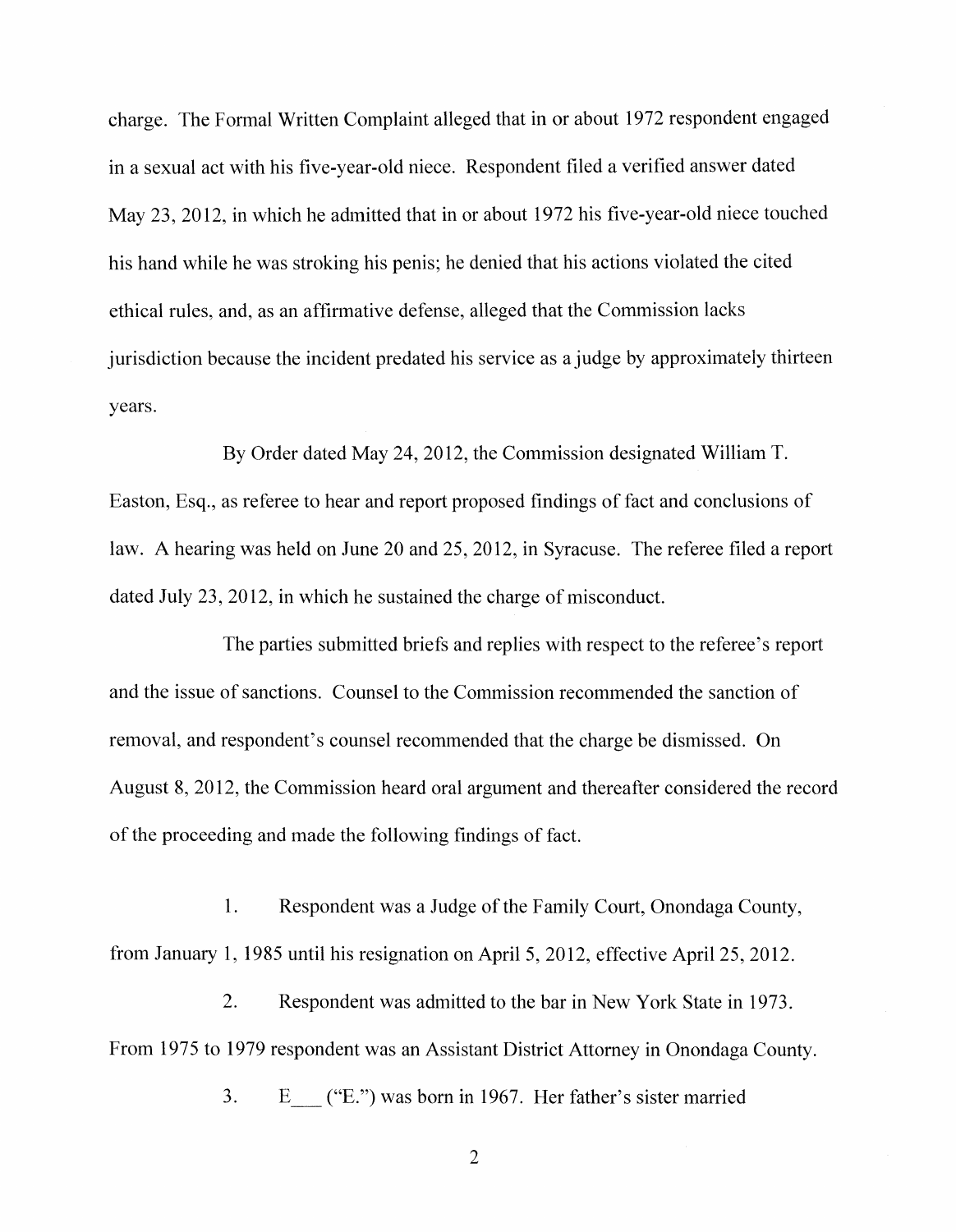respondent in 1971.

4. At age three, E. was diagnosed as being profoundly deaf. At age five, she had an extremely limited vocabulary and had not yet begun learning to communicate with sign language.

5. In 1972, when she was approximately five years old,  $E$ . and her family visited her grandmother's home in Albany. On that occasion, as she was wandering around the house that morning, E. walked upstairs and through the open door to a third-f1oor bedroom, where respondent was lying on the bed. Respondent was masturbating on the bed.

6. E. entered the room, got onto the bed and knelt next to respondent. As respondent has acknowledged, E. touched his hand which was on his exposed penis. As he has further acknowledged, respondent continued to masturbate for two to four seconds, with E.'s hand on top of his hand, before he stopped.

Upon the foregoing findings of fact, the Commission concludes as a matter of law that respondent violated Sections 100.1 and  $100.2(A)$  of the Rules Governing Judicial Conduct ("Rules") and should be disciplined for cause, pursuant to Article 6, Section 22, subdivision a, of the New York State Constitution and Section 44, subdivision 1, of the Judiciary Law. Charge I is sustained<sup>1</sup>, and respondent's misconduct is established.

<sup>1</sup> Charge I was amended at the hearing to strike the second sentence of par. 8, alleging that at the time of the incident, E and her parents were overnight guests at the house (Transcript  $6/20/12$ , p. A1).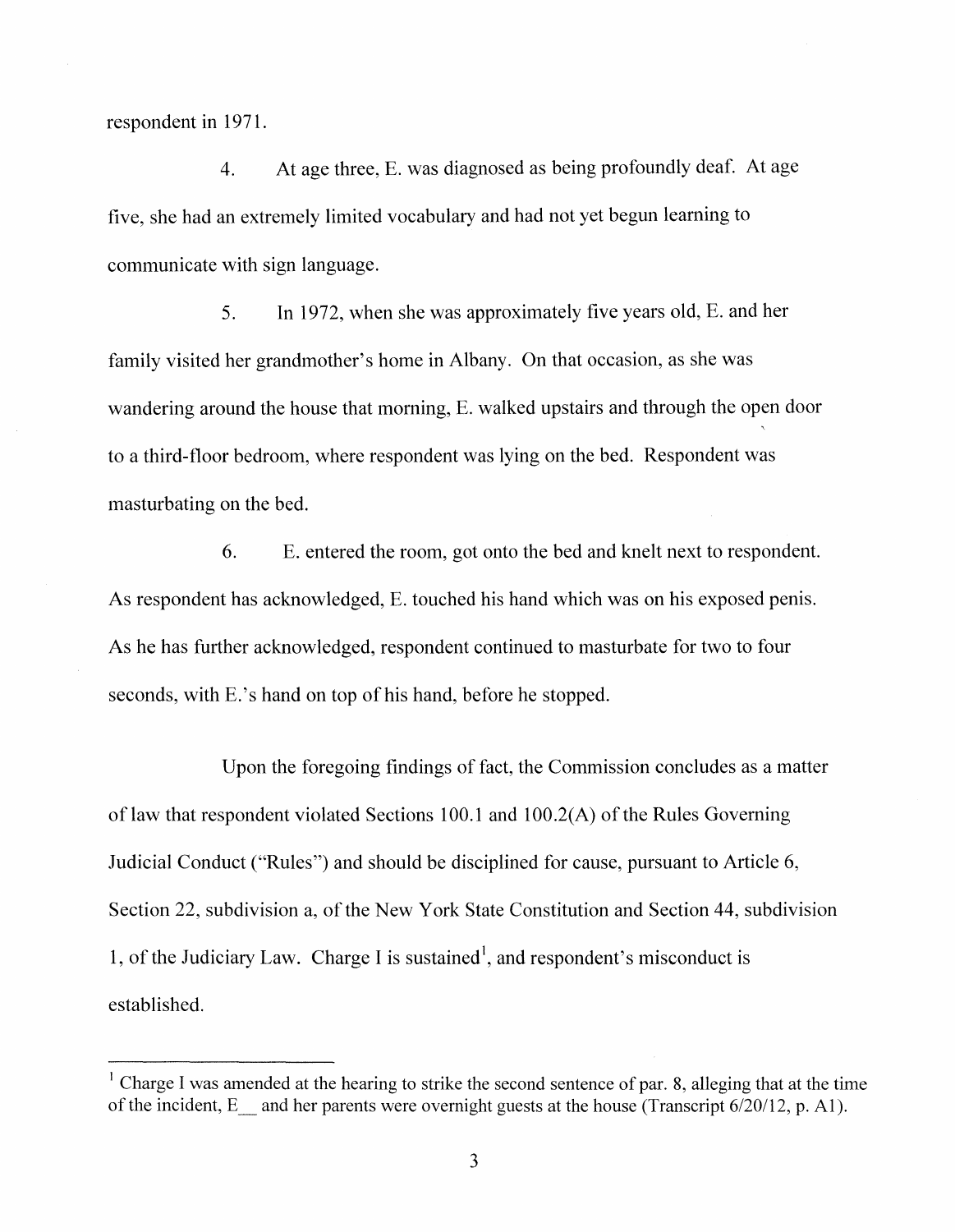Respondent's admissions, as reflected in the above findings of fact,

establish that in or about 1972 he engaged in an act of moral turpitude involving his fiveyear-old, deaf niece.<sup>2</sup> There can be no dispute that it would be intolerable for a person holding a position of public trust to engage in such behavior. See Matter of Benjamin, 77 NY2d 296, 298 (1991) (judge "physically forced himself on an unwilling victim"); *Matter of Stiggins,* 2001 Annual Report 123 (judge was convicted of assaulting a patient in a nursing facility).

The nature of respondent's conduct involving an admitted sexual act with a defenseless child is abhorrent and not attenuated by the passage of time. It thus reflects adversely on his fitness to perform the duties of a judge and is prejudicial to the administration of justice notwithstanding that it predates his ascension to the bench *(see* NY Const Art  $6 \& 22[a]$  [empowering the Commission to consider complaints with respect to "fitness to perform" judicial duties and to discipline a judge "for cause, including, but not limited to,... conduct, on or off the bench, prejudicial to the administration of justice"; *see also Matter ofPfingst,* 33 NY2d [a], 409 NYS2d 986,988 [Ct on the Jud 1973]). The term "for cause" has been interpreted to include conduct that occurs "prior to the taking

 $2$  The record before us contains two renditions of what occurred. E. recalls that respondent encouraged her to enter the room and placed her hand on his penis. Respondent denies that he encouraged her to enter the room or guided her hand, and he states that she touched his hand. The events in question occurred 40 years ago, when E. was five years old. Obviously, she recalled a traumatic event. Although the referee found E.'s testimony to be credible, it is sufficient for our purposes to conclude that even if the facts are as respondent has testified, his actions are indefensible (as he acknowledges) and are a sufficient basis upon which to render this determination.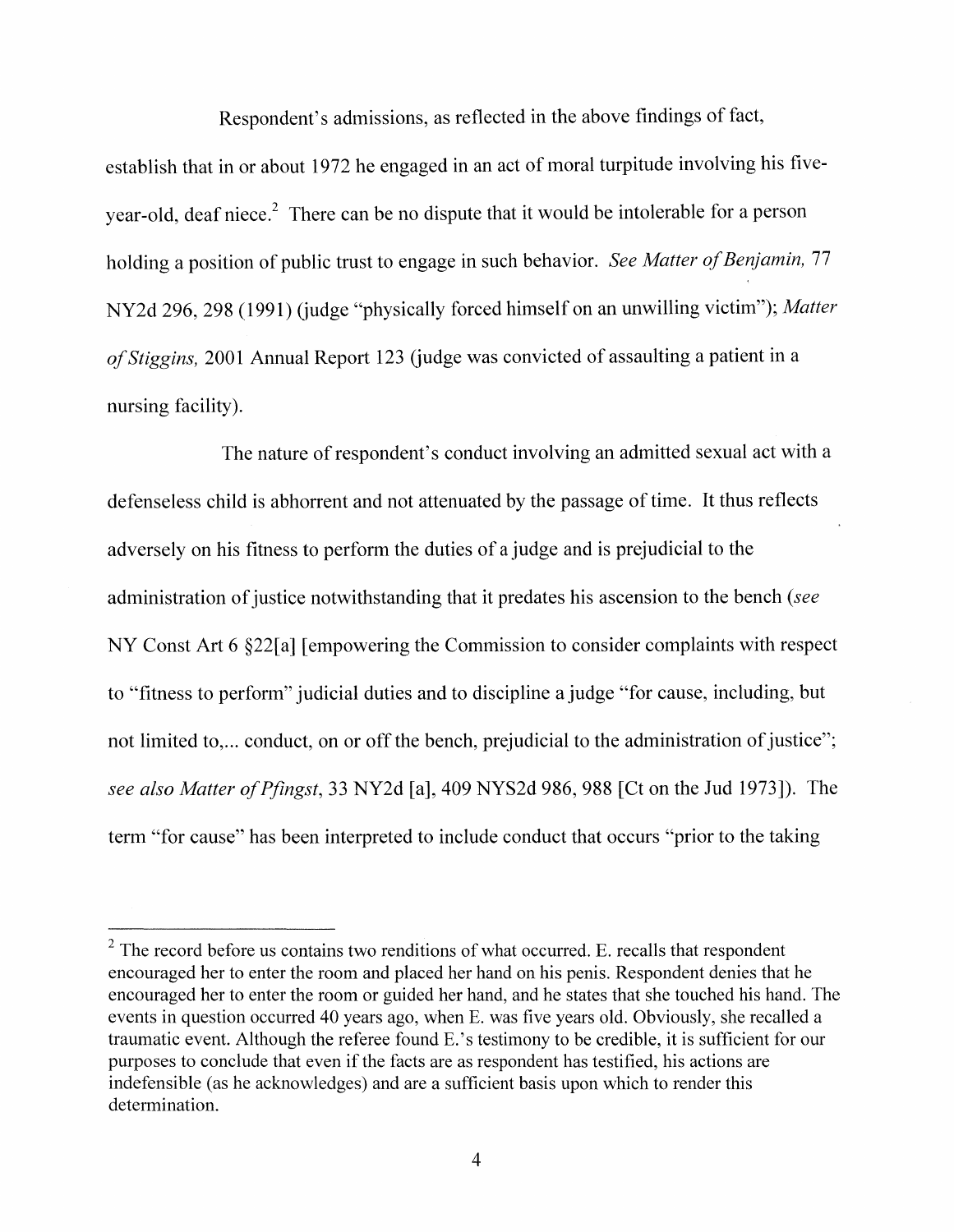of judicial office" *(Matter of Sarisohn,* 26 AD2d 388, 390 [2d Dept 1966]).

Since respondent's resignation from the bench leaves us with only two options – closing the matter without action or issuing a determination of removal, which renders him ineligible for judicial office in the future *(see* NY Const Art 6 §22[h]; Jud Law §47) – we determine that the sanction of removal is warranted. *(See Matter of Backal,* 87 NY2d 1 [1995].)

While it would be rare indeed for conduct so remote in time to disqualify a person from serving as a judge, we find that under the unique circumstances in this case, respondent's misconduct is of sufficient gravity as to render him unfit for judicial office. We thus conclude, contrary to the dissent, that the record before us requires the extraordinary sanction of removal notwithstanding respondent's resignation, consistent with our obligation to the public and to the judiciary as a whole.

This determination is rendered pursuant to Judiciary Law Section 47 in view of respondent's resignation from the bench.

By reason of the foregoing, the Commission determines that the appropriate disposition is removal.

Judge Klonick, Judge Ruderman, Judge Acosta, Mr. Belluck, Mr. Emery, Judge Peters and Mr. Stoloff concur. Mr. Belluck files an opinion, which Mr. Emery joins.

Mr. Cohen and Mr. Harding concur as to misconduct, dissent as to the sanction and vote to close the matter in view of respondent's resignation. Mr. Cohen files

5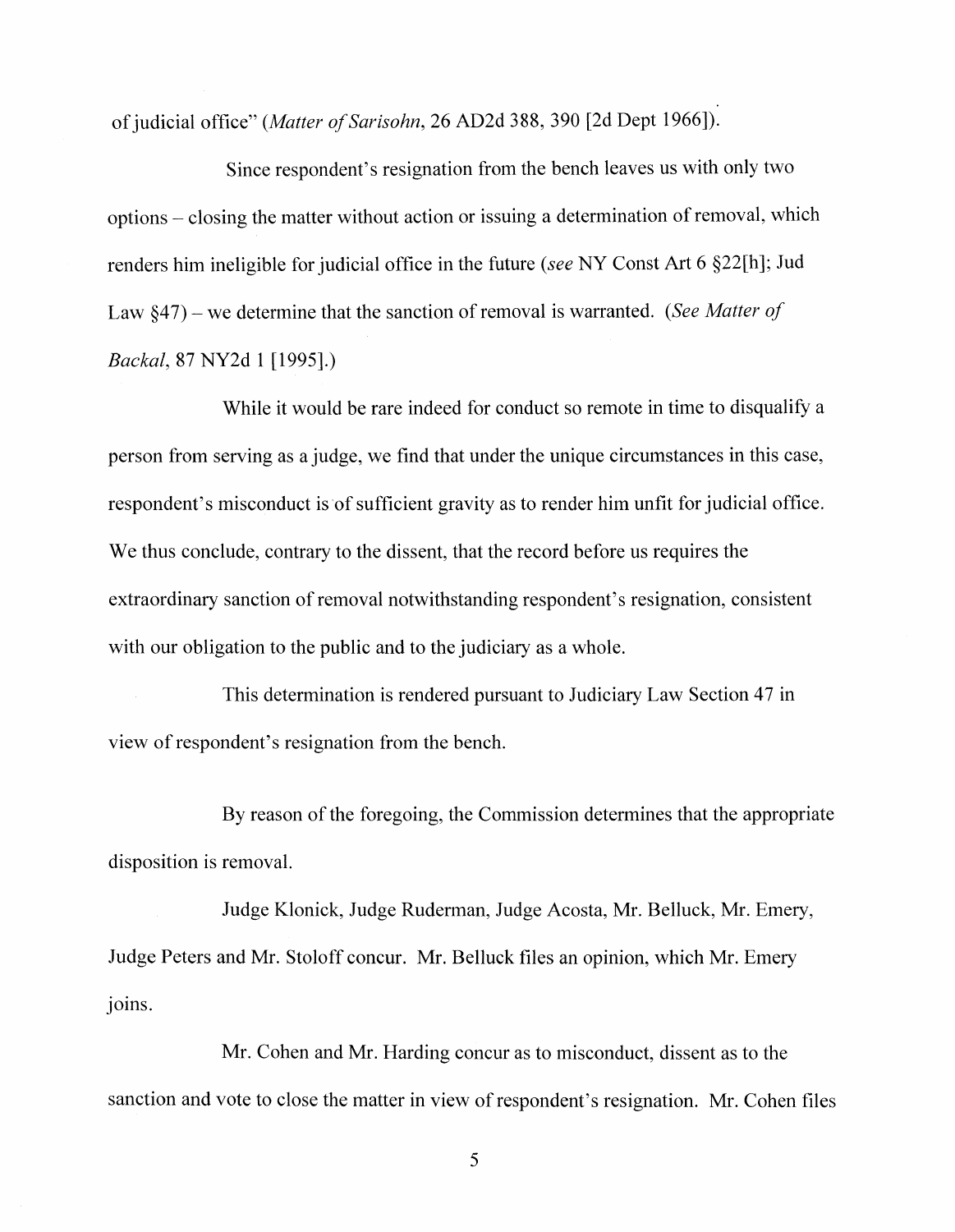an opinion which Mr. Harding joins.

Ms. Moore did not participate.

### **CERTIFICATION**

It is certified that the foregoing is the determination of the State

Commission on Judicial Conduct.

Dated: August 17, 2012 <del>1 Can</del> M Savanyu

Jean M. Savanyu, Esq. Clerk of the Commission New York State Commission on Judicial Conduct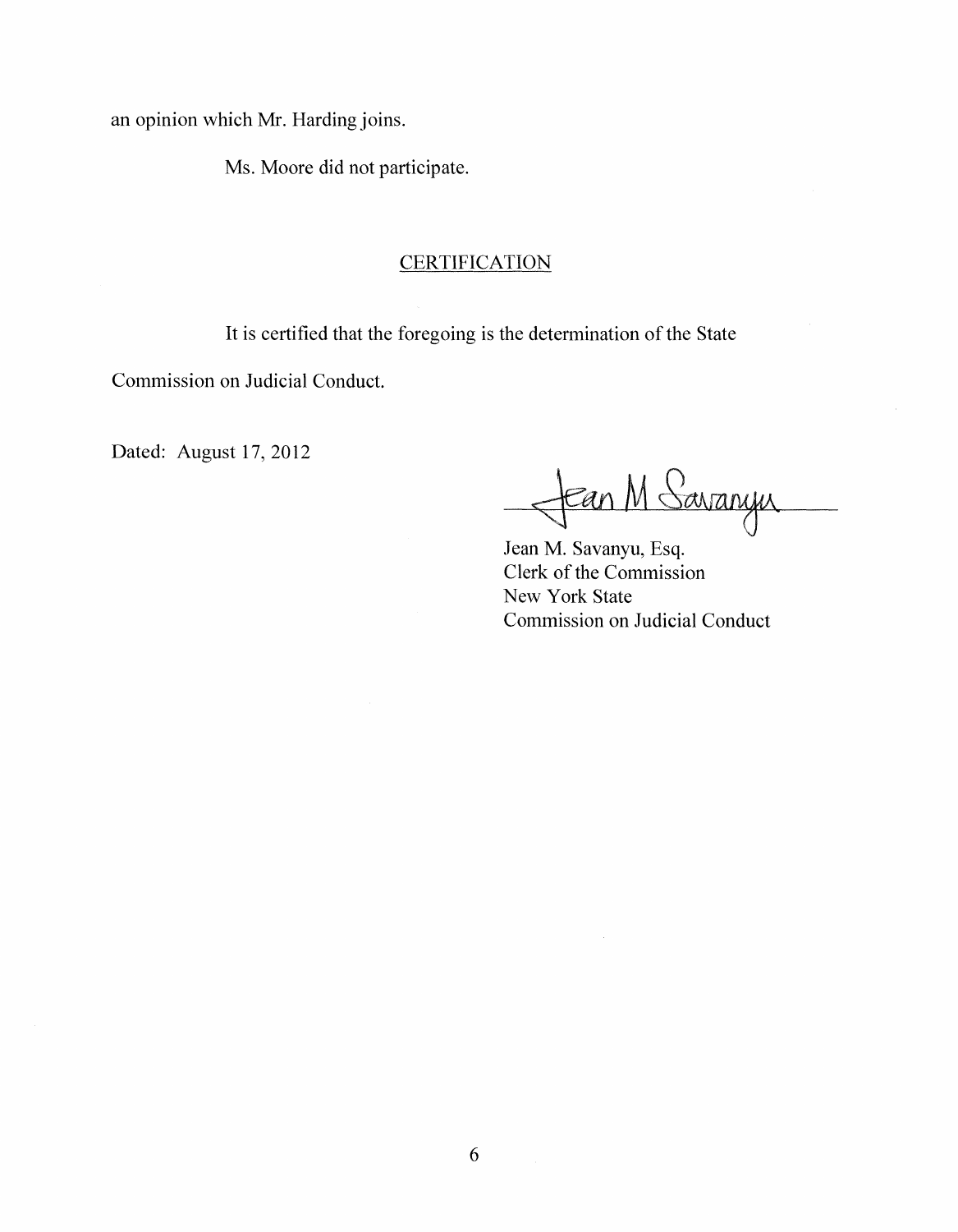#### STATE OF NEW YORK COMMISSION ON JUDICIAL CONDUCT

--------------------

---------------------

In the Matter of the Proceeding Pursuant to Section 44, subdivision 4, of the Judiciary Law in Relation to

BRYAN R. HEDGES,

a Judge of the Family Court, Onondaga County.

CONCURRING OPINION BY MR. BELLUCK, WHICH MR. EMERY JOINS

I concur that respondent should be removed based on the circumstances of this case and the totality of the record before us. I want to underscore that this is an extreme remedy for an extreme set of facts, involving admitted sexual contact with a defenseless, particularly vulnerable child and a respondent who, for decades, failed to take full responsibility for his conduct and appears to have continued to obfuscate the truth. I certainly do not believe that the same high standards of off-the-bench behavior that are rightly required of current judges can be applied retroactively to every act in a judge's lifetime that occurred years or even decades before he or she became a judge. People make mistakes and can redeem themselves for their behavior. Despite indiscretions, they can be productive and significant members of society, the bar and bench. It is my firm belief that if you carefully examined any person's background you would find mistakes, ethical lapses and misjudgments. A person should not be disqualified from being a judge because of remote or minor indiscretions. This case does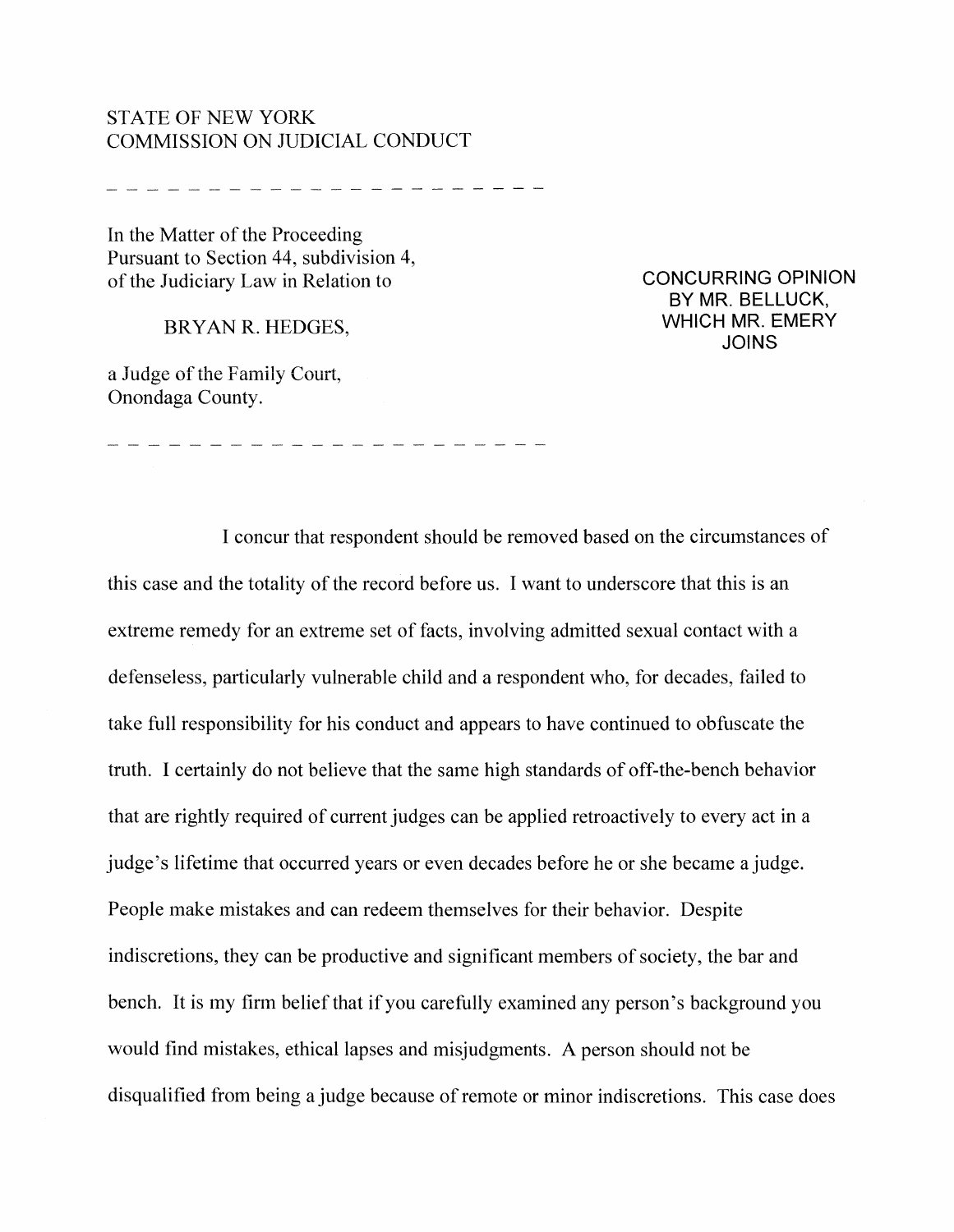not involve a mistake or minor indiscretion, and respondent has done little to atone for his admitted conduct. Therefore, I support removal in this unfortunate circumstance.

Dated: August 17, 2012

 $\mathcal{L}_{\mathcal{L}}$ 

 $\sim$   $\sim$ 

 $B22$ 

**Jø**seph W. Belluck, Esq., Member New York State Comrnission on Judicial Conduct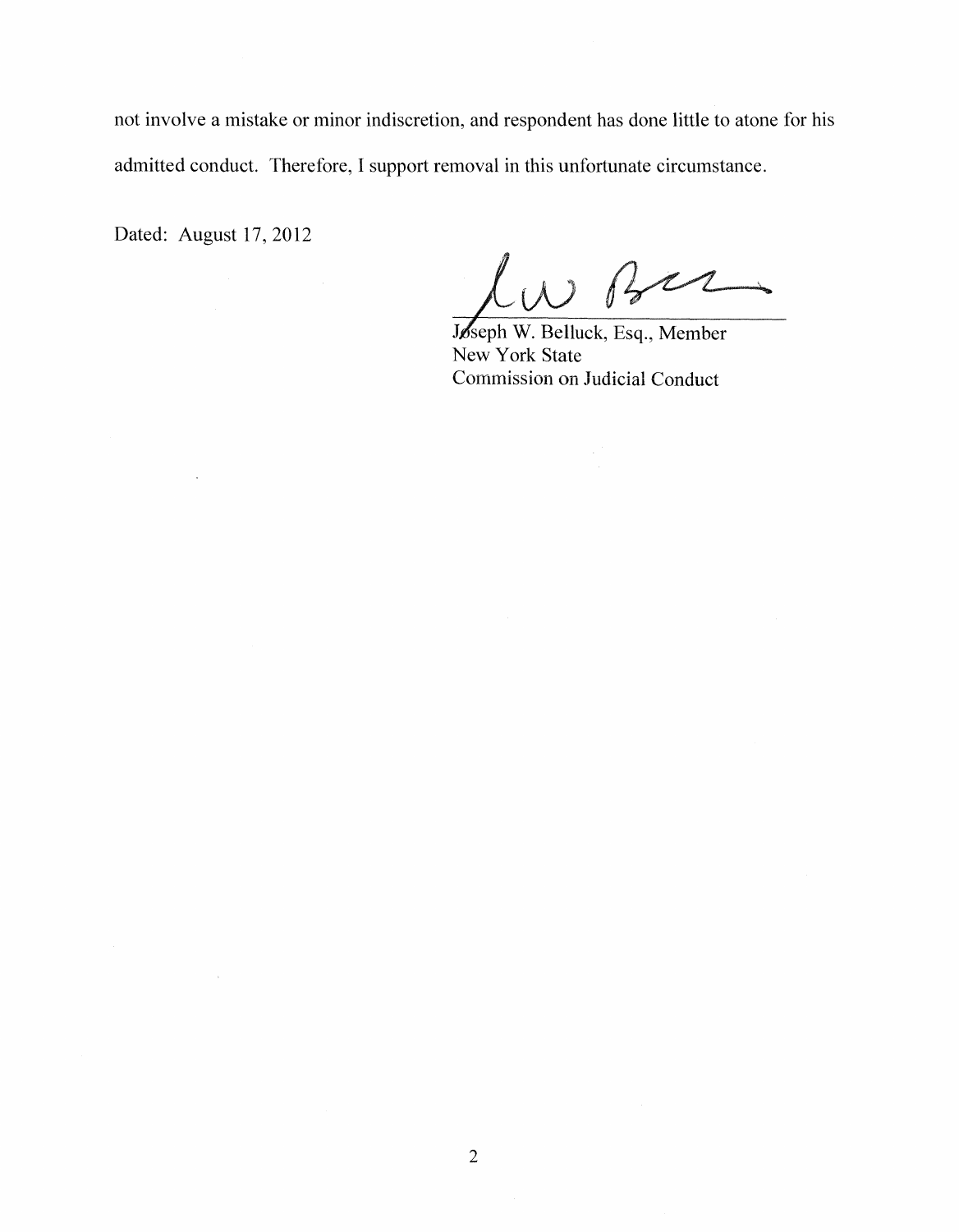### STATE OF NEW YORK COMMISSION ON JUDICIAL CONDlJCT

In the Matter of the Proceeding Pursuant to Section 44, subdivision 4, of the Judiciary Law in Relation to

BRYAN R. HEDGES,

a Judge of the Family Court, Onondaga County.

OPINION BY MR. COHEN, WHICH MR. HARDING JOINS, CONCURRING IN PART AND DISSENTING IN PART

In 1972, 40 years ago, when respondent was 25 years old, not yet admitted to the Bar, he committed an horrific act in Albany County, New York against the then five year old girl. It was horrific whether one accepts her version of the events or the one respondent now tells (or has chosen to remember). Having reviewed the record, and in particular having listened to his surreptitiously recorded admissions in which he apologized for his offense, albeit in an icily, matter-of-fact narration, I concur that respondent's admissions, standing alone, establish that misconduct occurred.

Succinctly stated, it is inconceivable to me that respondent, now 65 years old, should remain on the bench, particularly in the position of a Family Court Judge. This, even though the conduct occurred 13 years before he became a Judge, and without any proof or allegation that respondent has replicated any such conduct within the last 40 years – and the Commission is unaware of any. Indeed, when the Commission informed respondent in early April 2012 that it would investigate this 40 year old event, he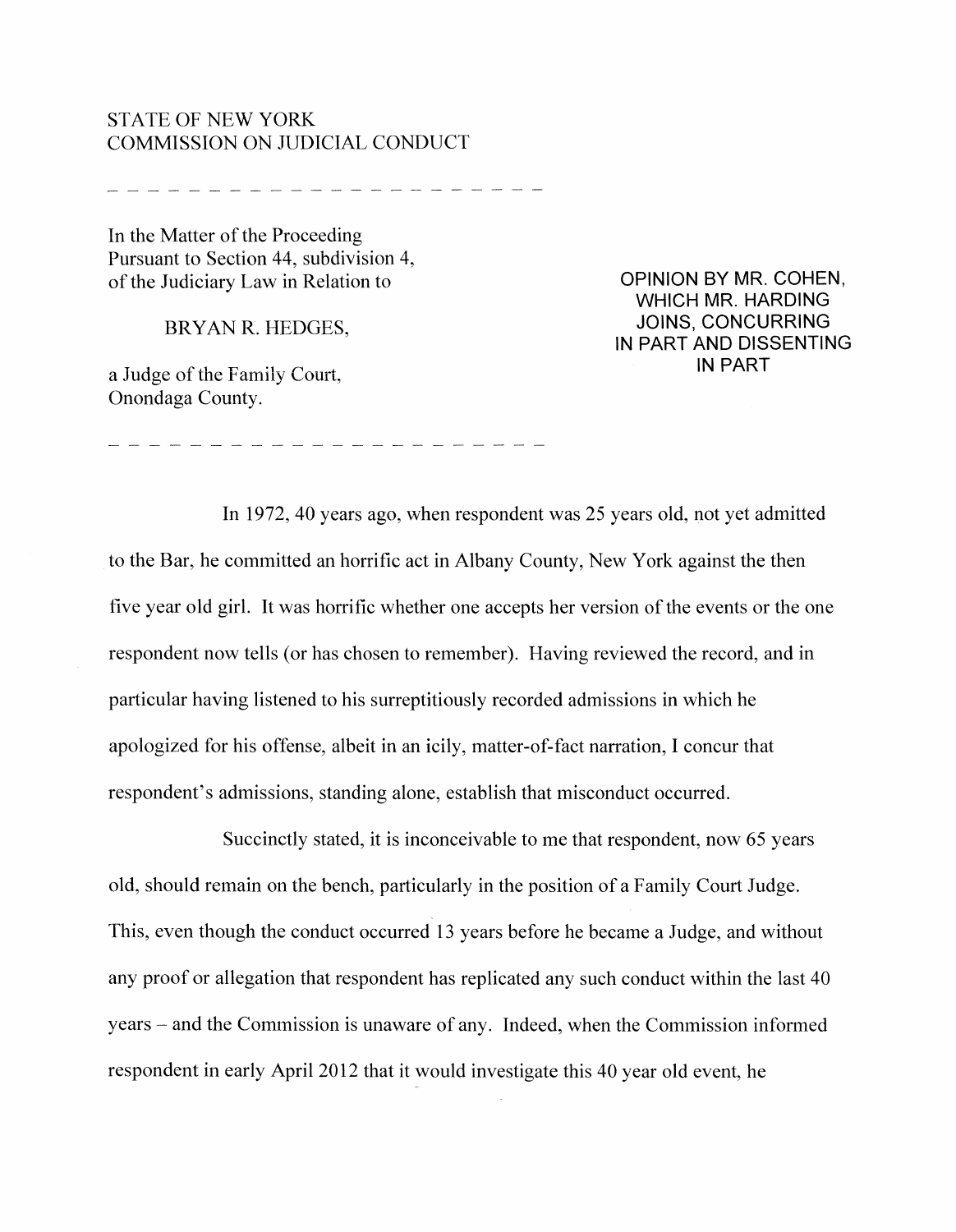resigned his judgeship immediately. Most importantly, then: respondent is no longer a judge.

One may therefore wonder why any proceeding is underway at all. Put simply, now a grownup, the victim, still emotionally troubled by the horrible incident and seeking a measure of justice, approached the District Attorney of Onondaga County, where respondent sat as a judge. One can easily understand her motivation in doing so. The District Attorney immediately took the unusual step of arranging for the victim's Inother to "wear a wire" against respondent in Boulder, Colorado during a visit to her, in order to gain taped admission of his wrongdoing.<sup>1</sup> Having obtained the admission, however, and recognizing that the statute of limitations over the offense had expired 22 years earlier, the District Attorney promptly referred the matter to this Commission for appropriate action. Having received the complaint, the Commission authorized an investigation and contacted the judge to schedule his testimony. Respondent resigned immediately.

The Commission, however, was unsatisfied with the formal resignation. As reflected in the Determination, the Commission does indeed retain the power to "remove" a judge even after he resigns – to enable the Commission to assure itself that a respondent who has resigned while under investigation cannot later be elected or appointed to judicial office in New York State. Meaning, if "removed," he will be barred from judicial office in New York during the remainder of his lifetime.

<sup>&</sup>lt;sup>1</sup> Parenthetically, neither the District Attorney nor grand jury in Onondaga County had any criminal jurisdiction over the alleged offense.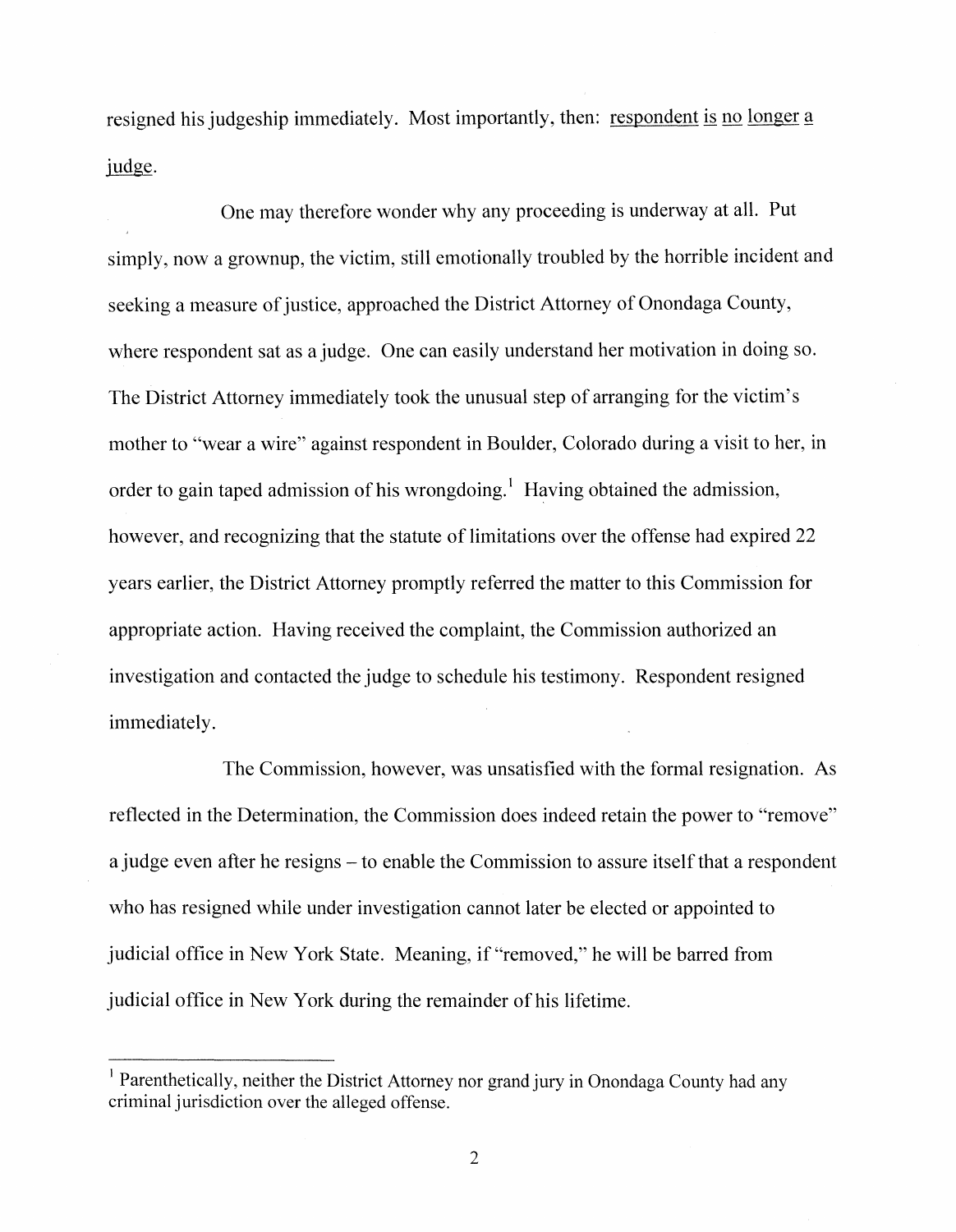I am not unmindful that, particularly in the wake of the sexual abuse scandals at Penn State and Syracuse University (in Onondaga County), no public official or body wants to appear to have shown any leniency whatsoever to an alleged sex offender even one whose offending act occurred so much earlier (longer in time than the lifetimes of many great and accomplished figures in history).

And so, the Commission instituted formal proceeding against respondent. The result is obvious: although respondent is a grossly unsympathetic figure given his conduct herein, the publication of the Determination herein will, even at this late date, publicly and permanently stigmatize him. Indeed, the staff's brief argues that unless the Commission does just that, it essentially becomes an enabler, *i.e.*, it "assist[s] the judge in concealing that conduct," if it simply allows him to "strategically" resign (Comm. br., at 20).

I do believe, and have previously written on this subject *(Matter ofFeeder,*  $2012$  WL 447939 at  $*12$ ), that in certain circumstances a judge should in fact be removed even after a resignation, both as a deterrent to himself and to others. Those circumstances are not present here. No judge (or would-be judge) will be deterred from committing an act of child molestation because he believes that some day he might be removed as a judge. Deterrence, instead, will result from criminal enforcement and civil lawsuits instituted by victims, where possible, or potential internet reportage of offending conduct, not the potentiality of disciplinary proceedings.

Moreover, there is no need to seek to deter respondent from similar misconduct while a judge. Clearly, he will never again become a judge, fully aware that

3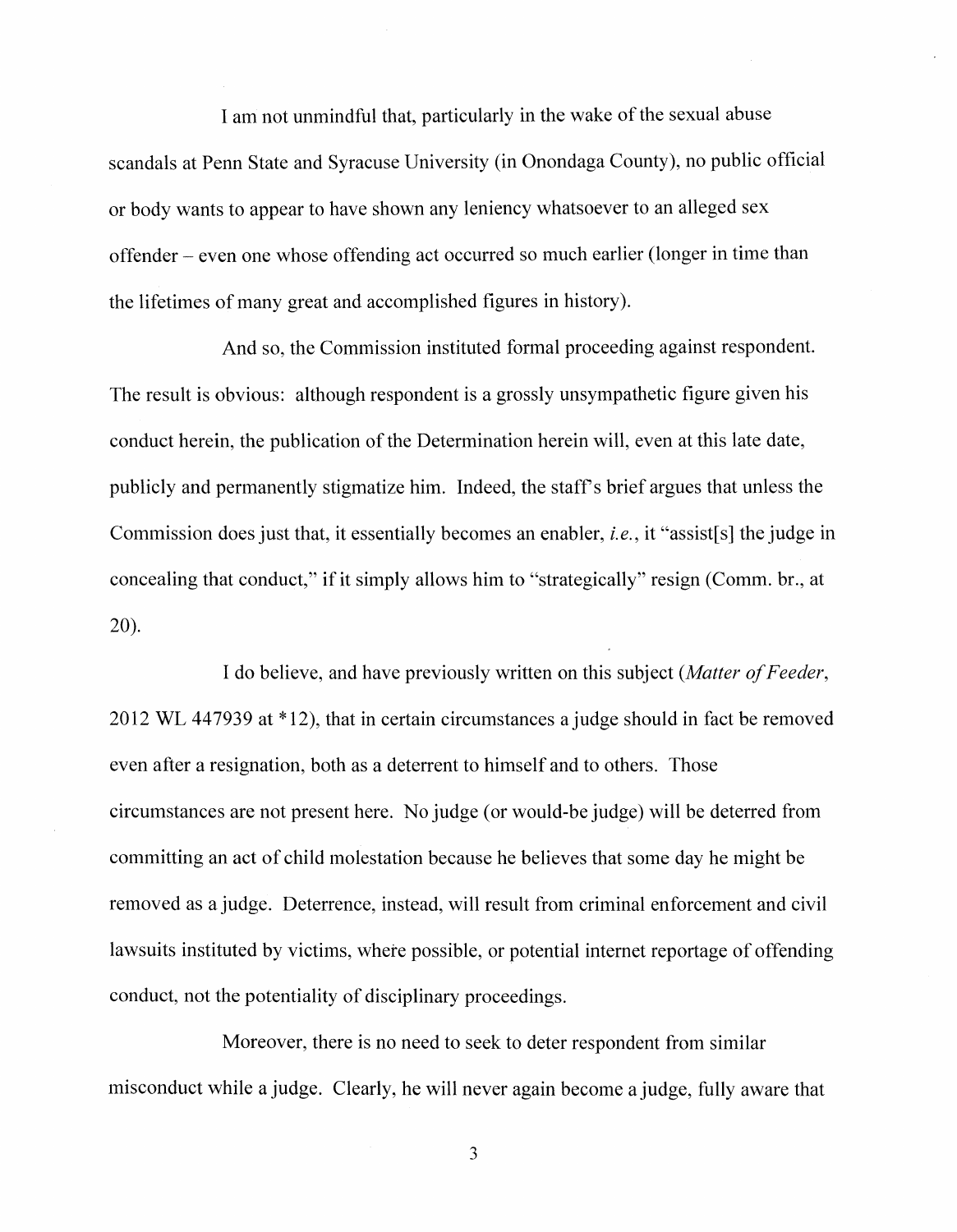he would surely face a renewed  $-$  likely, and properly so, even more vigorous  $-$  effort by this Commission to remove him.

To address the Commission's concern that respondent might seek, once again, to become a judge or serve in another position of public trust, during oral argument I asked respondent if he would agree unequivocally to waive the confidentiality of these proceedings if he were ever to be elected or appointed to serve as a judge, judicial hearing officer, law guardian or in any other position of public responsibility. He unhesitatingly stipulated on the record that he would do so (Oral argument, pp.  $62-63$ ).<sup>2</sup> Given, too, the alacrity with which he resigned his judgeship when he was first apprised of the Commission investigation, it is inconceivable that he will allow himself to face any publicity over this sordid matter.

Indeed, no statute of limitation applies to discipline proceedings against judges in this state, and respondent should never again be a judge, despite how long ago the offending conduct occurred. Still, he has removed himself from his judgeship that, honesty compels one to conclude, he will never again seek or accept. Since "the purpose of judicial disciplinary proceedings is 'not punishment but the imposition of sanctions where necessary to safeguard the Bench from unfit incumbents'" *(Matter of Reeves, 63*) NY2d 105, 111 [1984], quoting *Matter of Waltemade*, 37 NY2d [a], [Ill] [Ct on the Jud 1973]), we should be comforted by his prompt resignation – whatever its speculated motivation  $-$  not further punish that resignation by basically rejecting it. In this regard, it is worth noting that the District Attorney stated in his complaint letter to the Commission

<sup>&</sup>lt;sup>2</sup>A respondent judge may waive confidentiality of a Commission proceeding (Jud Law  $\S 44[4]$ ).